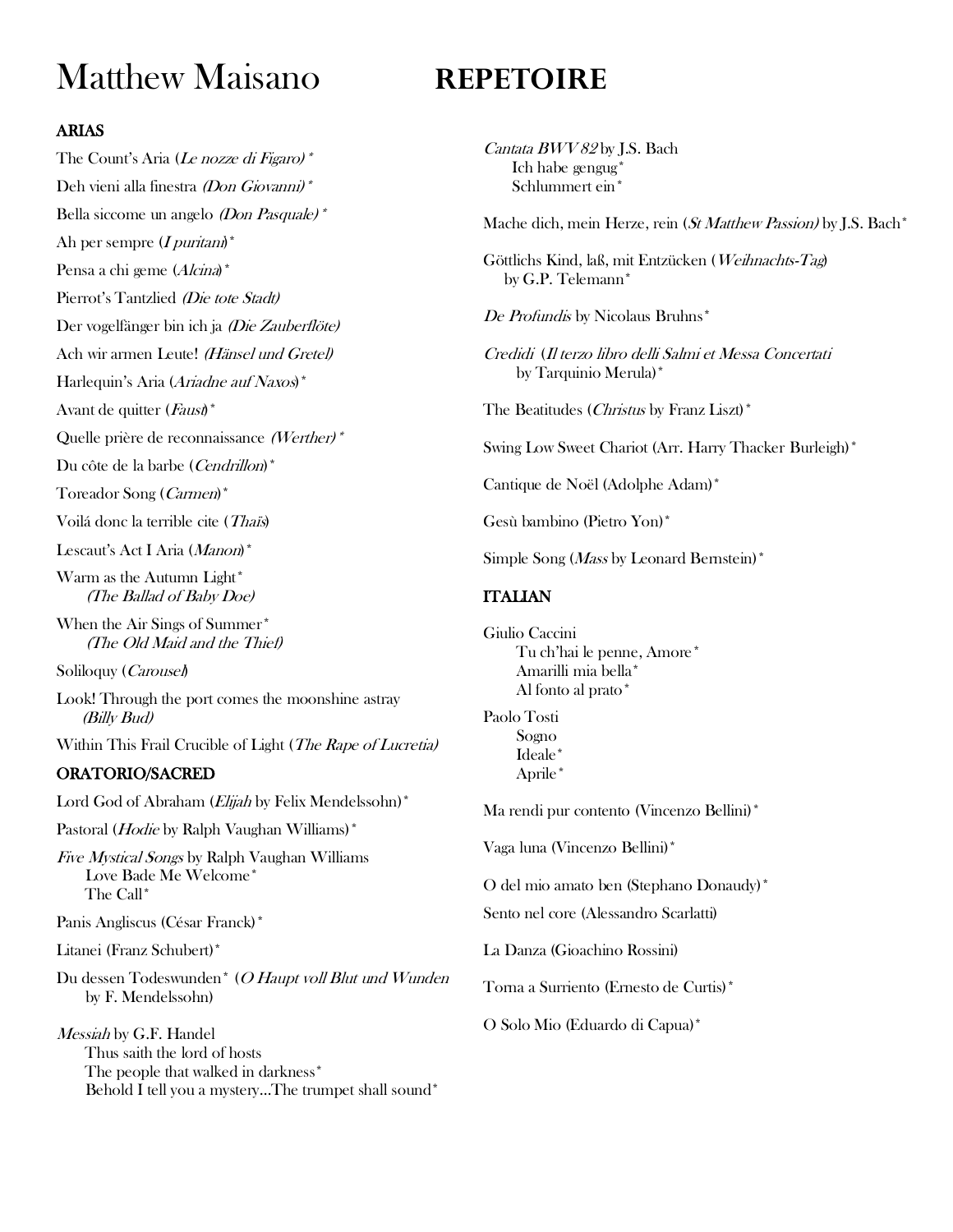#### FRENCH

Don Quichotte å Dulcinée by Maurice Ravel

Cinq mélodies populaires greques by M. Ravel\*

Banalités by Francis Poulenc<sup>\*</sup>

Poème d'un Jour by Gabriel Fauré

Ouvre ton cœur (George Bizet)\*

Gabriel Fauré Autumne Clair de lune\* Après un rêve\*

Reynaldo Hahn À Chloris\* L'Heure exquise\* Paysage\* Si mes vers avaient des ailes\* Trois jours de vendange\*

#### GERMAN

Franz Schubert An die Musik\* Nacht und Träume\* Heidenröslein\* Erlkönig Der Müller und der Bach Du bist die Ruh\* Der Atlas\* Auf dem Wasser zu singen\* Ganymed\*

Johannes Brahms Meine Liebe ist grün\* Wie Melodien\* Auf dem Kirchhofe\* Von ewiger Liebe\*

Dichterliebe by Robert Schumann Im wunderschönen Monat Mai Aus meinen Tränen sprießen Die Rose, die Lilie, die Taube, die Sonne

Mondnacht (Robert Schumann)\*

# ENGLISH

Samuel Barber Nocturne\* I Hear an Army\* The Secrets of the Old\* Sure on this Shining Night\* Bessie Bobtail\*

Songs of Travel by Ralph Vaughan Williams Let Beauty Awake<sup>\*</sup> Roadside Fire\* Youth & Love\* Bright is the Ring of Words\*

Tired (Four Last Songs by Ralph Vaughan Williams)\*

I will Breathe a Mountain by William Bolcom Nevermore will the Wind\* O to be a Dragon\* The Bustle in a House\* The Fish\*

Cabaret Songs by William Bolcom Toothbrush Time\* Amor\*

Old American Songs by Aaron Copland Long Time Ago\* I Bought Me a Cat\* Little Horses\*

Sally Gardens (Arr. Benjamin Britten)

Memories (Charles Ives)

Grace (Michael Tilson Thomas)\*

Jabberwocky (Lee Hoiby)\*

# **CZECH**

Když mne stará matka zpívat učívala (Cigánské melodie by Antonín Dvořák)

#### RUSSIAN

О если б ты могла хоть на единый миг/Oh if you only could. (Pyotr Tchaikovsky)

#### **SPANISH**

Siete Canciones populares Españolas by Manuel de Falla\*

Vuelve barquilla (Anonymous)\*

#### OPERA ROLES:

Inn Keeper (The Cunning Little Vixen)\* Armored Man (Die Zauberflöte)\* Bartley (*Riders to the Sea*)<sup>\*</sup> Dr. Gregg  $(Gallentry)^*$ Dr. Falke (Die Fledermaus)\*

Marco (Gianni Schicchi)\*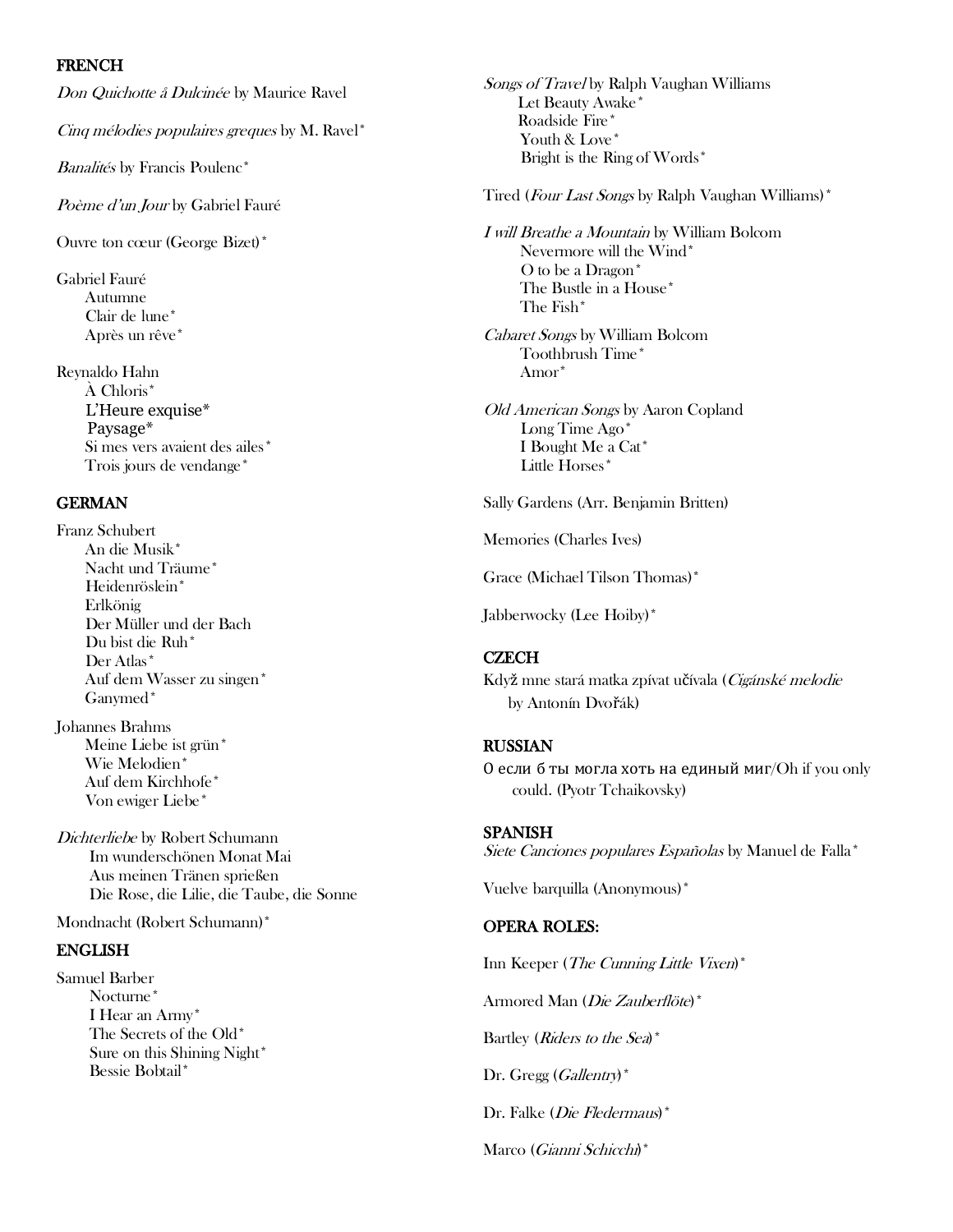Snug (A Midsummer Night's Dream)\* Albert (Werther)\* Zio Bonzo (Madama Butterfly)\* Antonio (The Gondoliers)\* Huascar/Alvar (Les Indes gallants)\* King Melchior (Amahl and the Night Visitors)<sup>\*</sup> Melisso (Alcina)\* Pandolfe (Cendrillon)\* Count Almaviva (Le nozze di Figaro)\* Claudio (Béatrice et Bénédict)\* Morbio (Die schweigsame Frau)\* Escamillo (Carmen)\*+ Ottokar (Der Freischütz)\* Ben (The Telephone)\* Eugene Onegin (Eugene Onegin)\* Valentin (Faust)\* First Stepsister (*The True Story of Cinderella*)<sup>\*</sup> Bob (The Old Maid and the Thief)\* PARTIAL OPERA ROLES Guglielmo (Così fan tutte)\* Belcore (L'elisir d'amore)\* Lescaut (Manon)\* Le Chef des Peuples (Scylla et Glaucus)\* MUSICAL THEATER ROLES: Senex (A Funny Thing Happened on the Way to the Forum)<sup>\*</sup>

Harry Trevor/Baptista (Kiss Me, Kate!)\*

# ORATORIO/SACRED

Missa in Angustiis by Joseph Haydn (Baritone Soloist)<sup>\*</sup> *Mass in G & C* by Franz Schubert (Baritone Soloist)\* Messe de Minuet by M.A. Charpentier (Baritone Soloist)<sup>\*</sup> *Cantata BWV 140* by J.S. Bach (Baritone Soloist)\* Magnificat by J.S. Bach\* (Baritone Soloist)\* L'enfant prodigue by Claude Debussy (Siméon)\* Corination Mass by W.A. Mozart (Baritone Soloist)\* "Little Organ" Mass by W.A. Mozart (Baritone Soloist)  $*$ PARTIAL ORATORIO/SACRED Cantata BWV 58 by J.S. Bach (Baritone Soloist)\* Oratorio de Noël by Camille Saint-Saëns (Baritone Soloist)\* OPERA CHORUS A Month in the Country\*  $\textit{Cosi}$  fan tutte  $*$ Les mamelles de Tirésias\* Die Zauberflöte\* L'elisir d'amore\* La Sonnambula\* Rigoletto\* Don Giovanni\* La Clemenza di Tito\* La Bohème\* **CHORUS** Requiem by W.A. Mozart\* Requiem by Gabriel Fauré\* Requiem by Maurice Duruflé\* Requiem by Giuseppe Verdi\* Great Mass in C minor by W.A. Mozart\* Gloria by Francis Poulenc\* Chichester Psalms by Leonard Bernstein\* Psalm 24 by Lili Boulenger \* The Golem Psalms by Andrea Clearfield\*